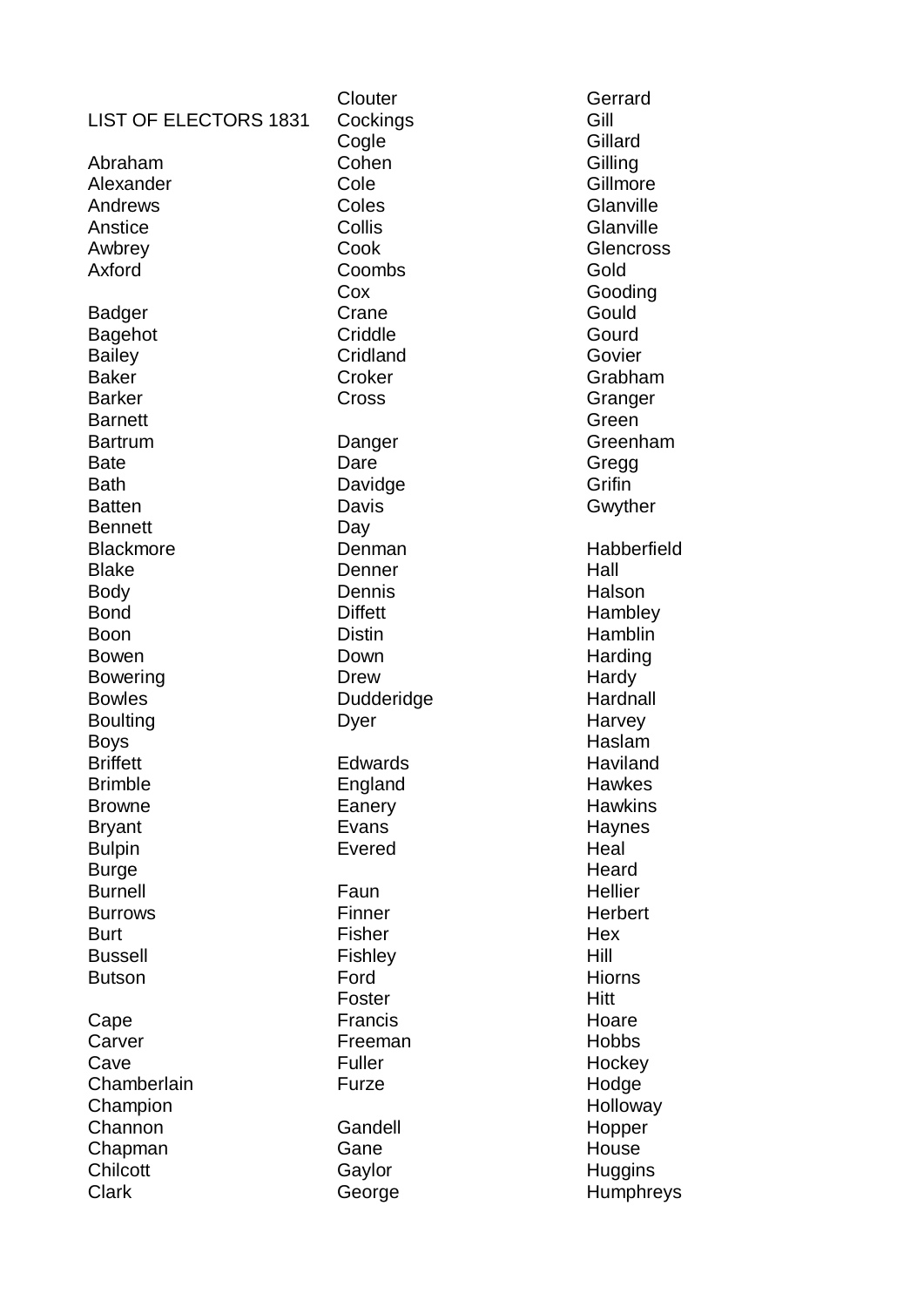| Hunt<br>Hurley<br><b>Hutchings</b>                                                                                                    |
|---------------------------------------------------------------------------------------------------------------------------------------|
| Isaacs                                                                                                                                |
| Jarman<br>Jeboult<br>Jefferiss<br>Jeffery<br>Jeffries<br>Jenkins<br>Jennings<br>Jesty<br>Johnson<br>Jones                             |
| Ketch<br>Kett<br>King<br>Kirk<br>Knight                                                                                               |
| Lake<br>Lassiter<br>Lavers<br>Leaker<br>Lear<br>Lee<br>Legg<br>Litster<br>LLoyd<br>Lockyer<br>Loton<br>Loveless<br>Lovell<br>Lovibond |
| Manchip<br>Manning<br>Marler<br>Millard<br>Mills<br>Milton<br>Mockridge<br>Mogford<br>Mogg<br>Morgan<br>Morse<br>Moule<br>Mounsher    |

Murch Murlis **Nation** Nias **Nicholls Oliver** Page Pain **Palfrey** Palmer Parker Parsons Peach Peacock Pearce Perry **Phillips** Poles Poole Popham **Porter** Preece Priest Prior Pryke Radford Raines Ralls Raworth Read Reading Reed Rich Richards Roberts Robins Rogers Rippon Russell **Sainsbury Saunders** Sealy Shapton Shear **Shutt Skelton** Slade

Slocombe **Smallcorn Smith** Snook **Spiller Splatt** Sprankin **Squibbs Stacey Staples Stradling Stockham** Spurway **Sutton** Sully Sweeting Symes **Taylor** Thomas Thompson **Thorne Thver Tice** Toleman **Tombs Tomkins** Toogood **Towells Tratt Trapnell** Trevor Trood **Trott** Trump **Tuck Tucker** Tudor **Turner Tultiett** Varder Vearncombe Veysey **Walford** Ware Watson **Watts** Webb Wembridge **West**